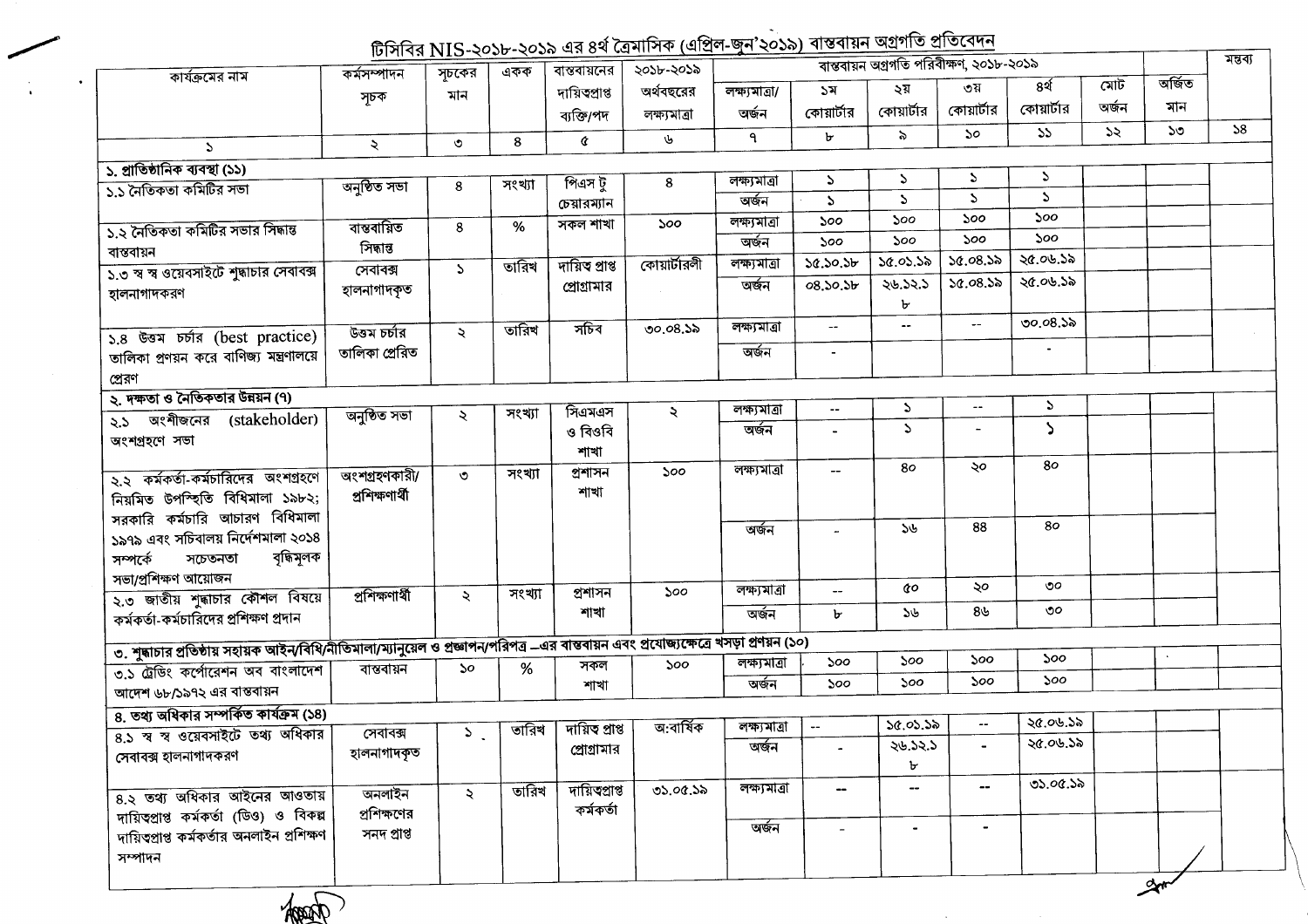|                                                            | কৰ্মসম্পাদন              | সূচকের              | একক       | বান্তবায়নের               | ২০১৮-২০১৯    |               |                          |                          | বান্তবায়ন অগ্রগতি পরিবীক্ষণ, ২০১৮-২০১৯ |                |               |        | মন্তব্য    |
|------------------------------------------------------------|--------------------------|---------------------|-----------|----------------------------|--------------|---------------|--------------------------|--------------------------|-----------------------------------------|----------------|---------------|--------|------------|
| কার্যক্রমের নাম                                            | সূচক                     | মান                 |           | দায়িত্থাপ্ত               | অর্থবছরের    | লক্ষ্যমাত্ৰা/ | ১ম                       | ২য়                      | ৩য়                                     | ৪র্থ           | মোট           | অৰ্জিত |            |
|                                                            |                          |                     |           | ব্যক্তি/পদ                 | লক্ষ্যমাত্ৰা | অৰ্জন         | কোয়ার্টার               | কোয়ার্টার               | কোয়ার্টার                              | কোয়ার্টার     | অৰ্জন         | মান    |            |
| $\mathcal{L}$                                              | $\ddot{\mathcal{L}}$     | $\circ$             | 8         | $\alpha$                   | ৬            | ٩             | ъ                        | $\lambda$                | ১০                                      | 55             | $\mathcal{Z}$ | ১৩     | 58         |
| 8.৩ দুদকে স্থাপিত হটলাইন নম্বর ১০৬                         | তথ্য বাতায়নে            | $\mathcal{L}$       | তারিখ     | দায়িত প্ৰাপ্ত             | 05.52.56     | লক্ষ্যমাত্ৰা  | --                       | ৩১. ১২.                  | $\overline{\phantom{a}}$                | $\frac{1}{2}$  |               |        |            |
| (টোল ফ্রি) স্ব স্ব তথ্য বাতায়নে                           | সংযোজিত ও                |                     |           | প্রোগ্রামার /              |              |               |                          | ১৮                       |                                         |                |               |        |            |
| কৰ্মকৰ্তা-<br>সংযুক্তকরণ এবং তা                            | কৰ্মকৰ্তা-               |                     |           | দায়িত্থাপ্ত               |              | অৰ্জন         | $\overline{a}$           | ১০.১২.১৮                 |                                         |                |               |        |            |
| কর্মচারিদেরকে অবহিতকরণ                                     | কৰ্মচারি অবহিত           |                     |           | কৰ্মকৰ্তা                  |              |               |                          |                          |                                         | ২৫.০৬.১৯       |               |        |            |
| ৪.৪ তথ্য বাতায়নে সংযোজিত সংশ্লিষ্ট                        | তথ্য বাতায়ন             | ২                   | তারিখ     | দায়িত প্ৰাপ্ত             | 50.50.56     | লক্ষ্যমাত্ৰা  | 30.50.5b                 | ১৫.০১.১৯                 | 50.08.55<br>50.08.55                    | ২৫.০৬.১৯       |               |        |            |
| তথ্যসমূহ হালনাগাদকরণ                                       | হালনাগাদকৃত              |                     |           | প্রোগ্রামার                | 50.05.56,    | অৰ্জন         | 08.50.56                 | ২৬.১২.১                  |                                         |                |               |        |            |
|                                                            |                          |                     |           |                            | 50.08.55,    |               |                          | Ъ                        |                                         |                |               |        |            |
|                                                            |                          |                     |           |                            | ২৫.০৬.১৯     | লক্ষ্যমাত্ৰা  | ২০                       | ২০                       | ৩০                                      | ৩০             |               |        |            |
| $8.6$ তথ্য অধিকার আইন. ২০০৯;                               | কৰ্মকৰ্তা-               | ৬                   | সংখ্যা    | দায়িতপ্ৰাপ্ত<br>কৰ্মকৰ্তা | ১০০          |               |                          |                          |                                         |                |               |        |            |
| জনস্বার্থ সংশ্লিষ্ট তথ্য প্রকাশ (সুরক্ষা)                  | কৰ্মচারি অবহিত           |                     |           |                            |              | অৰ্জন         |                          | 56                       | 80                                      | 88             |               |        |            |
| আইন, ২০১১ এবং জনস্বার্থ সংশ্লিষ্ট তথ্য                     |                          |                     |           |                            |              |               |                          |                          |                                         |                |               |        |            |
| প্রকাশ (সুরক্ষা) বিধিমালা, ২০১৭<br>কর্মকর্তা-কর্মচারিদেরকে |                          |                     |           |                            |              |               |                          |                          |                                         |                |               |        |            |
| সম্পৰ্কে<br>অবহিতকরণ                                       |                          |                     |           |                            |              |               |                          |                          |                                         |                |               |        |            |
| ৪.৬ স্বপ্রণোদিত তথ্য প্রকাশ নির্দেশিকা                     | হালনাগাদকৃত              | $\ddot{\sim}$       | তারিখ     | সকল শাখা                   | ২৫.০৬.১৯     | লক্ষ্যমাত্ৰা  | $\overline{\phantom{m}}$ | $\overline{\phantom{a}}$ | $\overline{\phantom{a}}$                | ২৫.০৬.১৯       |               |        |            |
| হালনাগাদ করে ওয়েবসাইটে প্রকাশ                             | নিৰ্দেশিকা               |                     |           |                            |              |               |                          |                          |                                         |                |               |        |            |
|                                                            | ওয়েবসাইটে               |                     |           |                            |              | অৰ্জন         |                          | $- -$                    |                                         | ২৫.০৬.১৯       |               |        |            |
|                                                            | প্ৰকাশিত                 |                     |           |                            |              |               |                          |                          |                                         |                |               |        |            |
| ৫. ই-গভর্নেন্স বাস্তবায়ন (১৩)                             |                          |                     |           |                            |              |               |                          | ১০০                      | ১০০                                     | ১০০            |               |        |            |
| ৫.১ দাপ্তরিক কাজে অনলাইন রেসপন্স                           | ই-মেইল/                  | $\ddot{\mathbf{z}}$ | %         | সকল শাখা                   | ১০০          | লক্ষ্যমাত্ৰা  | 500                      |                          |                                         |                |               |        |            |
| (ই-মেইল/এসএমএস)-এর<br>সিস্টেম                              | এসএমএস                   |                     |           |                            |              | অৰ্জন         | ১০০                      | ১০০                      | ১০০                                     | ১০০            |               |        |            |
| ব্যবহার                                                    | ব্যবহৃত                  |                     |           | প্ৰশাসন                    | $\circ$      | লক্ষ্যমাত্ৰা  | $\bullet$                | $\mathcal{L}$            | $\mathcal{L}$                           | $\mathcal{L}$  |               |        |            |
| ৫.২ ভিডিও/অনলাইন/ টেলি-কনফারেন্স                           | কনফারেন্স                | $\circ$             | সংখ্যা    | শাখা                       |              | অৰ্জন         | $\sim$                   | $\mathbf{r}$             | $\mathcal{L}$                           | $\Delta$       |               |        |            |
| আয়োজন (স্কাইপ/ ম্যাসেন্জার, ভাইবার                        | অনুষ্ঠিত                 |                     |           |                            |              |               |                          |                          |                                         |                |               |        |            |
| ব্যবহারসহ)                                                 | ইউনিকোড                  | $\lambda$           | %         | সকল শাখা                   | ১০০          | লক্ষ্যমাত্ৰা  | 500                      | ১০০                      | ১০০                                     | ১০০            |               |        |            |
| ৫.৩ দাপ্তরিক সকল কাজে ইউনিকোড                              | ব্যবহৃত                  |                     |           |                            |              | অৰ্জন         | 500                      | ১০০                      | ১০০                                     | ১০০            |               |        |            |
| ব্যবহার                                                    | ই-টেন্ডার                | $\ddot{\sim}$       | %         | সকল শাখা                   | $90^{\circ}$ | লক্ষ্যমাত্ৰা  | ১০০                      | ১০০                      | ১০০                                     | ১০০            |               |        |            |
| ৫.৪ ই-টেন্ডার/ই-জিপি-এর মাধ্যমে ক্রয়<br>কাৰ্য সম্পাদন     | সম্পাদিত                 |                     |           |                            |              | অৰ্জন         |                          |                          | ২০                                      | ১০০            |               |        |            |
|                                                            | অনলাইন/ই-                | $\overline{8}$ .    | $\cdot$ % | সচিব                       | ১০০          | লক্ষ্যমাত্ৰা  | ১০০                      | ১০০                      | ১০০                                     | 500            |               |        |            |
| $a.a$ চালুকৃত অনলাইন/ই-সেবার ব্যবহার                       | সেবার ব্যবহার            |                     |           |                            |              | অৰ্জন         | 500                      | ১০০                      | ১০০                                     | ১০০            |               |        |            |
| সংক্রান্ত কার্যক্রম পরিবীক্ষণ                              | পরিবীক্ষণকৃত             |                     |           |                            |              |               |                          |                          |                                         |                |               |        |            |
| ৬. উদ্ভাবনী উদ্যোগ ও সেবা পদ্ধতি সহজীকরণ (৫)               |                          |                     |           |                            |              |               |                          |                          |                                         |                |               |        |            |
| ৬.১ বাৰ্ষিক উদ্ভাবন কৰ্ম-পরিকল্পনা                         | কর্ম-পরিকল্পনা           | $\mathcal{L}$       | তারিখ     | ইনোভেশন                    | 38.0 b.5 b   | লক্ষ্যমাত্ৰা  | 58.0 b.5 b               |                          |                                         | $\blacksquare$ |               |        |            |
| ২০১৮-১৯ প্রণয়ন                                            | প্ৰণীত                   |                     |           | টিম                        |              | অৰ্জন         | ২০.০৭.১৮                 |                          |                                         |                |               |        |            |
| ৬.২ বাৰ্ষিক উদ্ভাবন কৰ্ম-পরিকল্পনায়                       | ৰান্তৰায়িত              | $\ddot{\mathbf{z}}$ | %         | সকল শাখা                   | ১০০          | লক্ষ্যমাত্ৰা  | ২৫                       | QО                       | ৬০                                      | 500            |               |        | ক্ৰমপুঞ্জি |
| অৰ্ন্তভুক্ত কাৰ্যক্ৰম বান্তবায়ন                           | উদ্ভাবনী কাৰ্যক্ৰম       |                     |           |                            |              | অৰ্জন         | ২৫                       | QО                       | ৬০                                      | 500            |               |        | ভূত        |
|                                                            | $\pi$ $\curvearrowright$ |                     |           |                            |              |               |                          |                          |                                         |                |               |        |            |

**ANOR**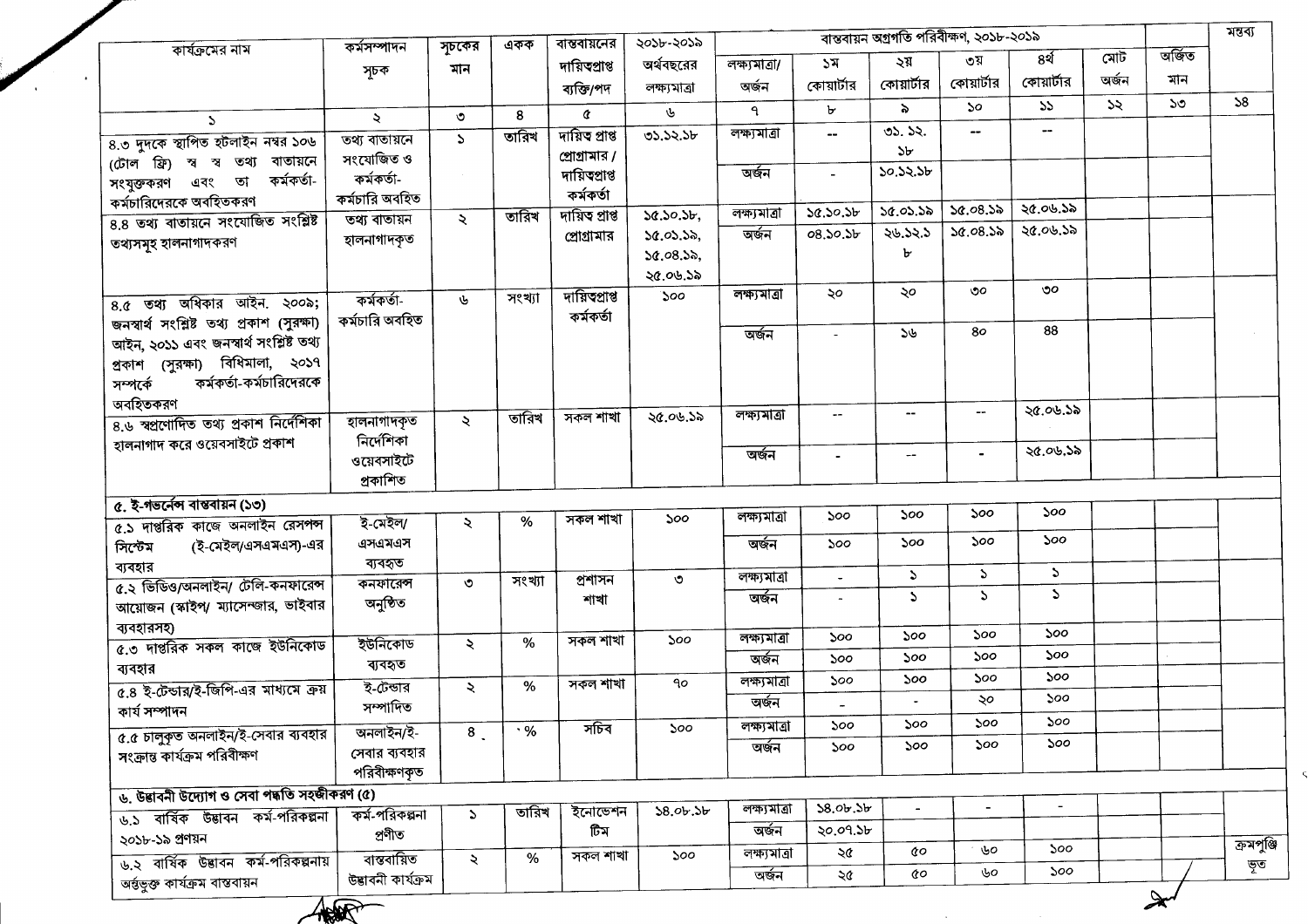| কার্যক্রমের নাম                                                                                                            | কৰ্মসম্পাদন                  | সূচকের        | একক    | ৰান্তৰায়নের   | ২০১৮-২০১৯<br>অর্থবছরের | বাস্তবায়ন অগ্রগতি পরিবীক্ষণ, ২০১৮-২০১৯ |                          |                          |                          |               |       |        | মন্তব্য    |
|----------------------------------------------------------------------------------------------------------------------------|------------------------------|---------------|--------|----------------|------------------------|-----------------------------------------|--------------------------|--------------------------|--------------------------|---------------|-------|--------|------------|
|                                                                                                                            | সূচক                         | মান           |        | দায়িত্প্ৰাপ্ত |                        | লক্ষ্যমাত্ৰা/                           | ১ম                       | ২য়                      | ৩য়                      | ৪র্থ          | মোট   | অৰ্জিত |            |
|                                                                                                                            |                              |               |        | ব্যক্তি/পদ     | লক্ষ্যমাত্ৰা           | অৰ্জন                                   | কোয়ার্টার               | কোয়ার্টার               | কোয়ার্টার               | কোয়ার্টার    | অৰ্জন | মান    |            |
| $\mathcal{L}$                                                                                                              | $\ddot{\mathbf{z}}$          | $\circ$       | 8      | ¢              | ৬                      | ٩                                       | Ъ                        | $\delta$                 | 50                       | 55            | 55    | ১৩     | 58         |
| ৬.৩ চালুকৃত উদ্ভাবন উদ্যোগ/সহজিকৃত<br>সেবা পরিবীক্ষণ                                                                       | চালুকৃত সেবা<br>পরিবীক্ষণকৃত | $\prec$       | %      | ইনোভেশন<br>টিম | 500                    | লক্ষ্যমাত্ৰা                            | 500                      | 500                      | 500                      | 500           |       |        |            |
|                                                                                                                            |                              |               |        |                |                        | অৰ্জন                                   | 500                      | ১০০                      | 500                      | 500           |       |        |            |
| ৭. স্বচ্ছতা ও জবাবদিহিতা শক্তিশালীকরণ (১৬)                                                                                 |                              |               |        |                |                        |                                         |                          |                          |                          |               |       |        |            |
| $9.5$ পিপিএ ২০০৬-এর ধারা ১১(২) ও                                                                                           | ক্রয়-পরিকল্পনা              | ৩             | তারিখ  | সকল শাখা       | 02.50.56               | লক্ষ্যমাত্ৰা                            | $\bullet$                | 02.50.                   |                          |               |       |        |            |
| পিপিআর ২০০৮-এর বিধি ১৬(৬)                                                                                                  | প্ৰণীত                       |               |        |                |                        |                                         |                          | 5 <sub>b</sub>           |                          |               |       |        |            |
| অনুযায়ী ক্রয়-পরিকল্পনা ২০১৮-১৯                                                                                           |                              |               |        |                |                        | অৰ্জন                                   | ২৭.০৮.১৮                 |                          |                          |               |       |        |            |
| প্ৰণয়ন                                                                                                                    |                              |               |        |                |                        |                                         |                          |                          |                          |               |       |        |            |
| ৭.২ স্ব স্ব ওয়েবসাইটের অভিযোগ                                                                                             | ওয়েবসাইটে                   | $\sum$        | তারিখ  | সকল শাখা       | অৰ্ধবাৰ্ষিক            | লক্ষ্যমাত্ৰা                            | $\blacksquare$           | 05.05.55                 | $\blacksquare$           | ২৫.০৬.১৯      |       |        |            |
| প্রতিকার ব্যবস্থা (GRS) সেবাবক্স                                                                                           | হালনাগাদকৃত                  |               |        |                |                        | অৰ্জন                                   | $\overline{\phantom{a}}$ | ২৬.১২.১                  | $\blacksquare$           | ২৫.০৬.১৯      |       |        |            |
| হালনাগাদকরণ                                                                                                                |                              |               |        |                |                        |                                         |                          | ৮                        |                          |               |       |        |            |
| ৭.৩ সংস্থার সেবা প্রদান প্রতিশ্রুতি                                                                                        | বান্তবায়ন                   | 8             | %      | এনআইএস         | 500                    | লক্ষ্যমাত্ৰা                            | 500                      | 500                      | ১০০                      | ১০০           |       |        |            |
| (সিটিজেন চার্টার) এবং আওতাধীন                                                                                              | অগ্ৰগতি                      |               |        | কমিটি          |                        |                                         |                          |                          |                          |               |       |        |            |
| কার্যালয় সমূহের সেবা প্রদান প্রতিশ্রুতি                                                                                   | পরিবীক্ষণকৃত                 |               |        |                |                        | অৰ্জন                                   | 500                      | ১০০                      | ১০০                      | ১০০           |       |        |            |
| বাস্তবায়ন অগ্রগতি পরিবীক্ষণ                                                                                               |                              |               |        |                |                        |                                         |                          |                          |                          |               |       |        |            |
| কার্যালয়ের<br>$9.8$ সংস্থার প্রধান                                                                                        | পরিদর্শন                     | $\lambda$     | সংখ্যা | সকল শাখা       | $\infty$               | লক্ষ্যমাত্ৰা                            | $\circ$                  | $\circ$                  | $\circ$                  | $\circ$       |       |        |            |
| শাখা/অধিশাখা<br>আওতাধীন<br>এবং                                                                                             | সম্পন্ন                      |               |        |                |                        | অৰ্জন                                   | $\circ$                  | $\circ$                  | $\circ$                  | ৩             |       |        |            |
| কার্যালয় সমূহ পরিদর্শন                                                                                                    |                              |               |        |                |                        |                                         |                          |                          |                          |               |       |        |            |
| ৭.৫ সচিবালয় নির্দেশমালা ২০১৪                                                                                              | নথি শ্ৰেণি                   | 8             | %      | সকল শাখা       | ১০০                    | লক্ষ্যমাত্ৰা                            | ২৫                       | <b>c</b> o               | ۹৫                       | 500           |       |        | ক্ৰমপুঞ্জি |
| অনুযায়ী নথির শ্রেণি বিন্যাসকরণ                                                                                            | বিন্যাসকৃত                   |               |        |                |                        | অৰ্জন                                   |                          | QО                       | $90^{\circ}$             | 500           |       |        | ভূত        |
|                                                                                                                            |                              |               |        |                |                        |                                         | ২৫                       |                          |                          |               |       |        |            |
| ৭.৬ গণশুনানী আয়োজন                                                                                                        | আয়োজিত                      | $\mathcal{L}$ | সংখ্যা | প্ৰশাসন        | $\mathcal{L}$          | লক্ষ্যমাত্ৰা                            | $\blacksquare$           | $\overline{\phantom{a}}$ |                          | $\mathcal{L}$ |       |        |            |
|                                                                                                                            | গণশুনানী                     |               |        | শাখা           |                        | অৰ্জন                                   | $\blacksquare$           | $\blacksquare$           | $\overline{\phantom{a}}$ | $\mathcal{L}$ |       |        |            |
| ৮. সংস্থার শুদ্ধাচার সংশ্লিষ্ট অন্যান্য কার্যক্রম (৬) (নির্দেশিকায় সংযোজিত তালিকা থেকে ৩টি কার্যক্রম নির্বাচন করা হয়েছে) |                              |               |        |                |                        |                                         |                          |                          |                          |               |       |        |            |
| ৮.১ সংস্থার সেবামূল্য/ফিস গ্রহণের                                                                                          | রশিদের মাধ্যমে               | $\leq$        | %      | जर्थ ও         | 500                    | লক্ষ্যমাত্ৰা                            | 500                      | ১০০                      | 500                      | 500           |       |        |            |
| ক্ষেত্রে গৃহীত অর্থের রশিদ প্রদান <br>নিশ্চিতকরণ                                                                           | সেবামূল্য গৃহীত              |               |        | হিসাব শাখা     |                        | অৰ্জন                                   | 500                      | 500                      | 500                      | ১০০           |       |        |            |
| ৮.২ নৈতিকতা সম্পৰ্কিত পোস্টার/ প্রন্তুত/বিলিকৃত                                                                            |                              | $\sim$        | जश्था  | প্ৰশাসন        | $\alpha$ oo            | লক্ষ্যমাত্ৰা                            | $\overline{\phantom{a}}$ | 500                      | ২০০                      | ২০০           |       |        |            |
| লিফলেট/ভাজ তৈরির ও বিলির ব্যবস্হা                                                                                          | পোস্টার/                     |               |        | শাখা           |                        | অৰ্জন                                   |                          | ১০০                      | ২০০                      | ২০০           |       |        |            |
| গ্ৰহণ                                                                                                                      | লিফলেট/ভাজ                   |               |        |                |                        |                                         |                          |                          | ১০০                      | 500           |       |        |            |
| ৮.৩ কর্মকর্তা-কর্মচারি বদলীকালে                                                                                            | প্ৰমিত নীতি                  | ₹             | %      | সংস্থাপন       | ৬০                     | লক্ষ্যমাত্ৰা<br>অৰ্জন                   | ১০০                      | ১০০<br>১০০               | 500                      | ১০০           |       |        |            |
| প্ৰমিত নিয়ম-নীতি অনুসরণ                                                                                                   | অনুসৃত                       |               |        | শাখা           |                        |                                         | ১০০                      |                          |                          |               |       |        |            |
|                                                                                                                            |                              |               |        |                |                        |                                         |                          |                          |                          |               |       |        |            |

 $\sim 10^{-1}$